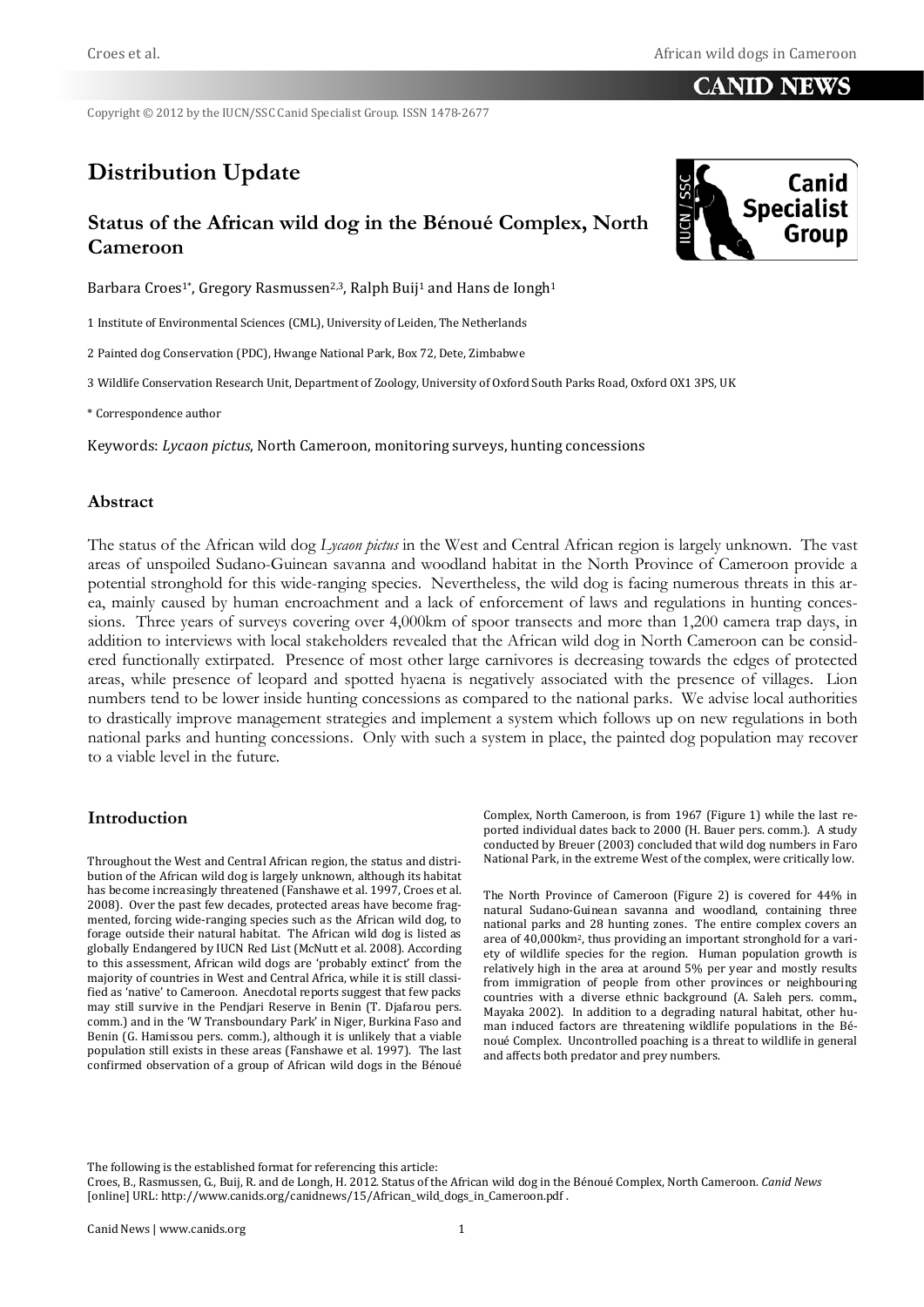

Figure 1: Photograph taken in 1967, the last confirmed observation of African wild dogs in the Bénoué Complex



Figure 2: The North Province of Cameroon

Despite the presence of a vast range of relatively unspoiled habitat, which is an absolute requirement for the survival of the wide ranging African wild dog, 75% of the complex consists of hunting concessions. These hunting concessions are often managed in a conservative manner, mostly lacking legal follow-up of non-scientifically based hunting quota (Kwabong 2008). The official ban on African wild dog trophy hunting in 1999 has unfortunately not led to the recovery of the population, mainly due to the lack of incentives for hunting zone managers to conserve the species, in addition to a negative and incorrect perception by hunters of the species as being a fierce killer, impacting numbers of valuable game.

A three-year project was implemented by the Institute of Environmental Sciences of Leiden university (CML), in collaboration with the University of Dschang in Cameroon and Painted Dog Conservation (PDC) in Zimbabwe to determine the status of African wild dogs in the Bénoué complex, while investigating local perceptions on wild dog conservation and building capacity for the successful monitoring of large carnivores in the future.

#### **Methods**

The surveys were conducted throughout the Bénoué Complex and comprised of 1) a combined track survey and camera trapping technique and 2) opportunistic interviews with local stakeholders and following-up on den site observations. A total of five park guides were trained to conduct the track surveys either in teams of two on a motorbike or on a tracker seat in front of a Toyota Land cruiser. Trackers were equipped with a *Super Trackstick III* device, which enabled follow-up of their tasks by project leaders and mapping of all surveyed roads.

In total, 4,100km of transects on dirt roads were conducted throughout the complex, thereby recording for each encountered track GPS location, species and number of individuals of the four main large carnivore species: African wild dog, lion *Panthera leo*, leopard *P. pardus* and spotted hyaena *Crocuta crocuta*. In addition to the track surveys, *StealthCam* camera traps were installed along selected stretches of road transects at 2.5km intervals.

Interviews took place on an opportunistic basis with a wide range of stakeholders (for example, park staff, professional hunters, local communities) and throughout the complex. Any reports of a potential active wild dog den site was followed up by a team of two trackers on motorbike. When a den site appeared to be active, three camera traps were installed at the site to identify the species occupying the den.

#### **Results and Discussion**

Training of trackers to correctly identify tracks appeared to be crucial in this case, as initially trackers would often mistakenly identify hyaena tracks as being wild dog tracks. Analyses of the apparent wild dog tracks found in the central Bénoué National Park and in Faro National Park revealed that the tracks belonged to a domestic dog (G. Rasmussen pers. comm.). Although not a single camera trap photographed wild dogs, the camera trapping surveys appeared to be effective in recording presence of a diverse range of other species. As an example, where spoor counts failed to record presence of rare and elusive carnivores such as caracal *Felis caracal* and serval *Leptailurus serval*, camera traps did record these species.

Data from structured interviews of 109 resident livestock owners in 2006 and opportunistic interviews of 24 village chiefs between January 2008 and May 2010 revealed that wild dog sightings had decreased drastically over the past 15 years. Despite reports of 17 potential den sites, no active wild dog den was identified after installation of the camera traps.

Opportunistic interviews with hunting zone managers (HZM's) revealed that perception of wild dogs is generally negative. HZM's clearly indicated that they do not wish to have wild dogs in their area since they tend to "destroy all valuable game". HZM's indicated that nomadic cattle owners were particularly responsible for persecuting wild dogs previously and are the reason for their absence now. However, there was no evidence to support this view. On the contrary, there were indications of illegal killing of wild dogs by HZM's, as some African wild dog skins have reportedly been exported from hunting zones over the past years (Anonymous, pers. comm.).

Abundance indices from track counts appeared to be effective in predicting the presence and relative abundance of the more common species of large carnivores such as lions (1.2/100km2), leopards (1.3/100km2) and spotted hyaenas (2.6/100km2). These three large carnivores occurred throughout the entire Bénoué complex in a variety of habitats, although they tend to avoid the edges of protected areas (all three species) and villages (lion and leopard), stressing their vulnerability to human-induced threats. Our data further reveal that lions occur in lower densities in hunting zones as compared to protected areas, which could have greater implications for management practices in the hunting concessions (Croes et al., in press.).

Taking into consideration known characteristics of wild dog ecology, we can conclude that under current management strategies for the Bénoué Complex, the remaining African wild dog population is functionally extirpated. This has great consequences for the status of wild dogs in the region, as our study area was thought to be one of the last strongholds for wild dogs in West and Central Africa (McNutt et al. 2008). Despite the knowledge that the species is resilient and capable of recuperating as soon as conditions are improved, management regimes for the entire complex should urgently and drastically im